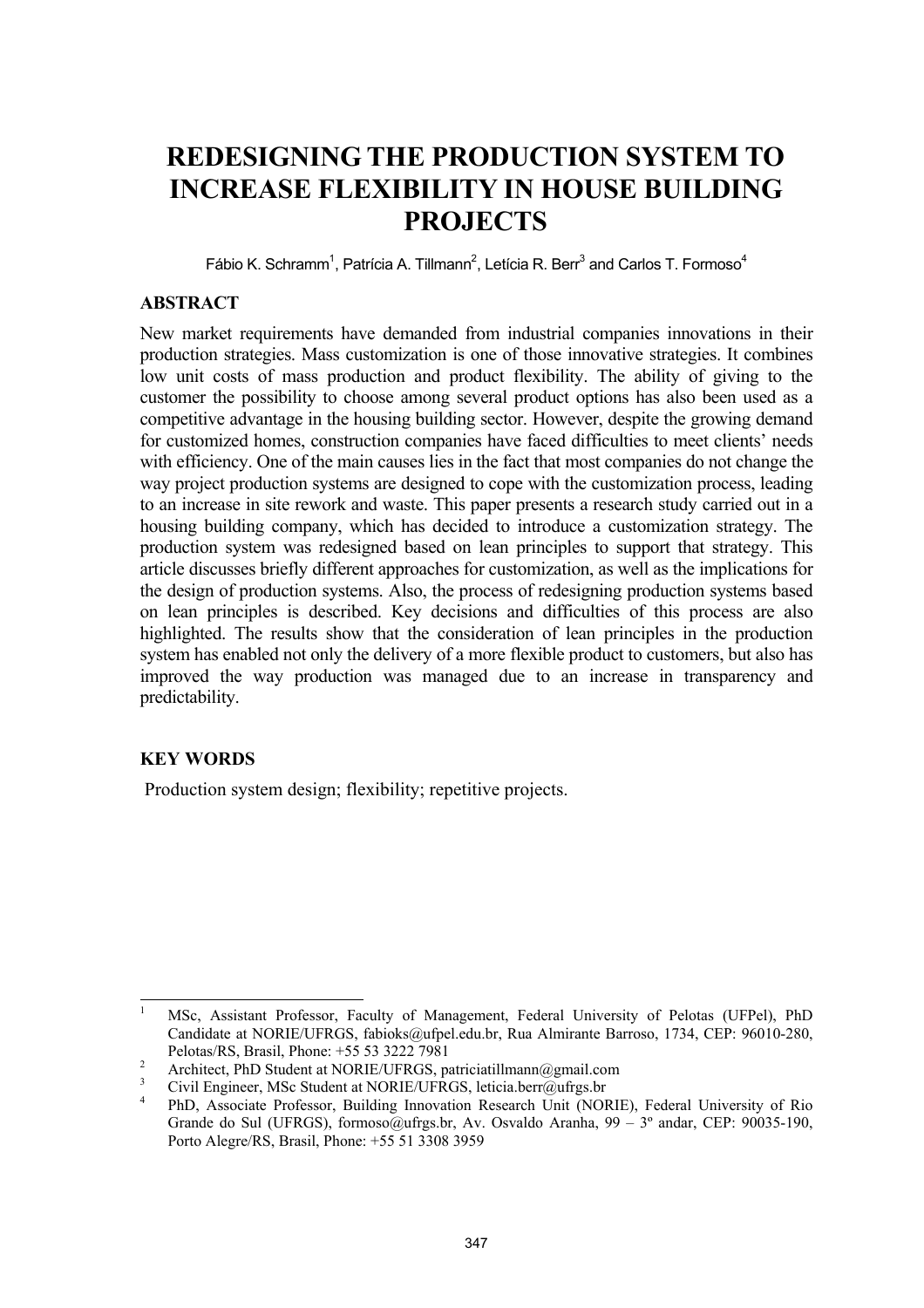#### **INTRODUCTION**

In manufacturing, new production philosophies have allowed the development and implementation of the customization strategy, which supports the achievement of high-value added products within short time frames and at relatively low costs (Davis 1987, Pine 1994 and Piller 2003). Although customization has been widely used for competitive advantage in manufacturing, in the construction industry such approach has been mostly limited to some industrialized building systems.

In Brazil, where housing projects are produced through traditional craft-based construction processes, companies have been criticized for the lack of effectiveness in dealing with customer diversity. Managing the customization process was found to be one of their main difficulties, leading to higher construction costs due to an excessive waste of materials and low rates of productivity (Brandão 1997). However, there is a belief that adopting a customization strategy in the housing building industry might be a way to better achieve costumer's needs (Barlow 1999 and Leite 2005).

Changes in both product development and production system design processes are necessary in order to put that strategy in practice. According to Slack et al. (1997), while product development has the responsibility for speeding up and giving flexibility to production processes by using strategies such as modular design, production system design influences it by making products flow faster and by allowing processes to be easily reconfigured. Moreover, production system design is the first opportunity to tackle inherent variability of production systems, making them more reliable (Koskela 2000).

In order to change from a standardized to a customized and flexible approach it is necessary to introduce some changes on the product's design and its production system. Thus, the aim of this paper is to explore the possibility of introducing such changes in order to achieve a more efficient customization process. A case study was carried out in a small sized construction company, in which changes in the production system design was devised considering: (a) a customization process during the production stage by giving to the costumer pre-defined configuration alternatives; (b) a customization process at the delivery point through additional work; and (c) a customization process performed by costumers throughout the product's life.

## **MASS CUSTOMIZATION**

The term mass customization (MC) was first coined by Stan Davis in 1987, referring to the strategy of reaching a larger number of customers, like in mass industry, giving them an individual treatment, like in craft production (Davis 1987). This concept has emerged in the late eighties and may be viewed as a natural follow up to processes that have become increasingly flexible and optimized regarding quality and costs (Da Silveira *et al.* 2001).

Levels and practical approaches for MC could vary according to the value chain configuration and the process stages involved in customizing the product (Lampel and Mintzberg 1996), as shown in Figure 1.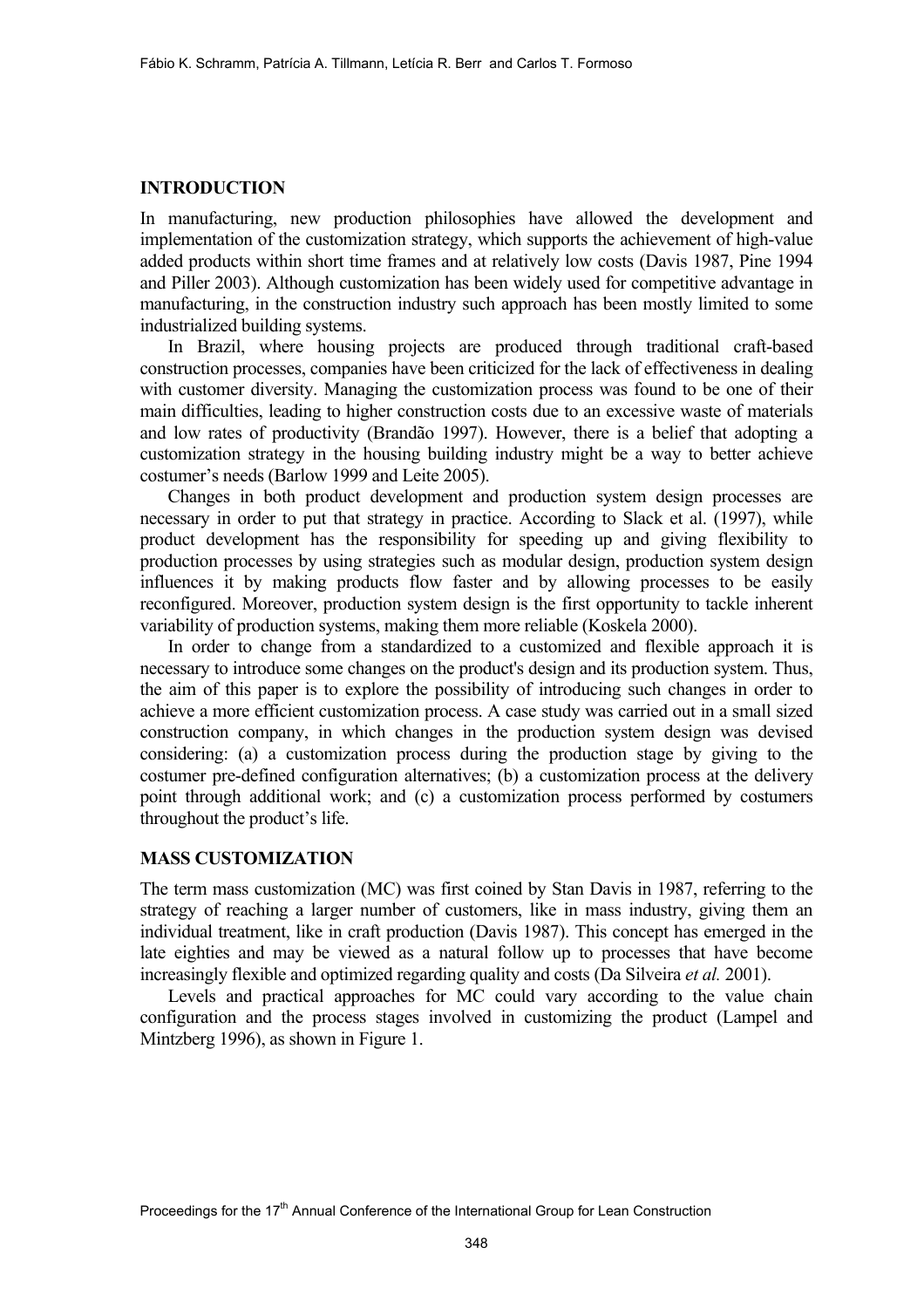

Figure 1: Customization Levels (Adapted from Lampel and Mintzberg 1996)

Thus, the earlier the customers take part in the process, the higher degree of customization that can be achieved (Duray et. al. 2000). When product customization occurs during the production stage, allowing customers to choose among some pre-defined design solutions, or even by adjusting the design to some extent, a lower degree of customization can be achieved (Lampel and Mintzberg 1996, Duray et al 2000). Moreover, products may also be customized at the delivery point through some additional work (Duray et. al. 2000).

The literature emphasizes that an increase in flexibility and agility of the production process played an important role to enable MC (Barlow 1999; Naim and Barlow 2003). A shift in the production paradigm and the development of just-in-time production, lean manufacturing, time-based competition and other advantages that came along with that new production philosophy have allowed companies to increase product variety at relatively low costs (Pine, 1994).

Flexible production systems enable companies to explore an economy of scope. It means that the same system is able to produce a greater variety of products, in a production line that could be easily reconfigured while still exploring economy of scale (Szwarcfiter and Dalcol 1997). Moreover, flexible systems allow a quick response to market (Stalk and Hout 1990).

Flexibility has been achieved since the introduction of the Toyota Production System, through the development of principles such as lot size, setup time and changeover reduction (Szwarcfiter and Dalcol 1997). Other factors have also contributed for more flexible systems such as multi-skilled workforce (Upton 1995), process transparency, lot size to closely match demand and the postponement of customization (Stalk and Hoult 1990; Child et al. 1991 *apud* Koskela 2000).

According to Christopher (2000), postponement or delayed configuration is a vital element to achieve agility. Modules and components of the product are produced to stock, but final assembly or customization does not take place until customer requirements are known. By doing that, inventory can be held at a generic level while final assembly can lead to a variety of end products. This shift moment from producing to stock and pulling production to meet a customer's requirements is called the decoupling point or the order penetration point (Sharman 1984 *apud* Christopher 2000). Postponement brings the decoupling point closer to final customers enabling customization to be achieved within a very short time frame, giving a quick response to market (Christopher 2000). The same author suggests that information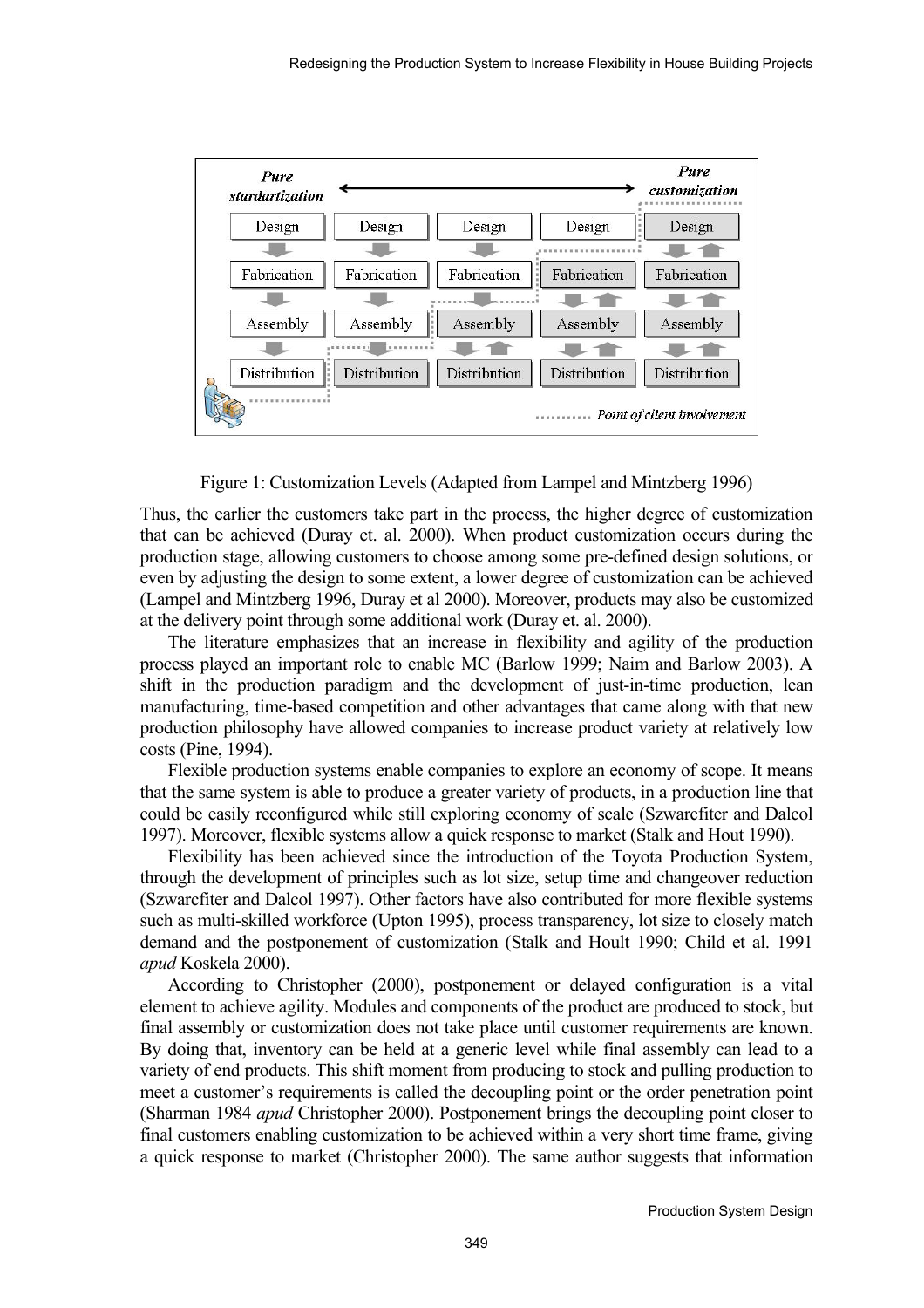technology (IT) has playing an important role in enabling such processes by providing a visibility of demand and sharing information. Thus, IT could enable process integration and collaborative work (Yassine 2004).

## **PRODUCTION SYSTEM DESIGN**

Despite the importance of product design in the introduction of customization, production system design also play a key role on the implementation of that strategy. According to Askin and Goldberg (2002), "production system design and operation involve managing production resources to meet customer demand".

There are three main goals in designing production systems: (a) deliver the project, (b) maximize value, and (c) minimize waste (Koskela 2000). Although both deliver the project and minimize waste are very important goals, maximizing value to the customer has special importance in the context of this study.

Ballard et al. (2001) state that one form to maximize value is delivering products that enable customers to better accomplish their purposes by: (a) structuring work for value generation; (b) understanding, critiquing and expanding customer purposes; and (c) increasing system control (ability to realize purposes). Besides the Value concept, it is also important to consider the impacts of Flow concept on Value concept. Thus, according to Koskela (2000), more flexible production systems can allow the satisfaction of more variable demand pattern.

Regarding the decisions involved in designing production systems, a model was presented in the 2004 IGLC Conference (Schramm et al. 2004) for the production system design of low-income housing projects. That model intended to guide the decision making during the structuring process of the production system, stressing the design of a continuous production workflow, and the management of hand-offs between crews. Figure 2 presents the main steps involved in designing production systems in that model.



Figure 2: The Model of Production System Design for Low-income Hosing Projects (Schramm et al. 2004)

This model establishes six main steps for production system design: (a) definition of the baseunit installation sequence and capacity pre-planning; (b) study of base-unit workflows; (c) definition of the execution strategy; (d) study of project workflows; (e) definition of production resources capacity; and (f) identification and design of critical processes.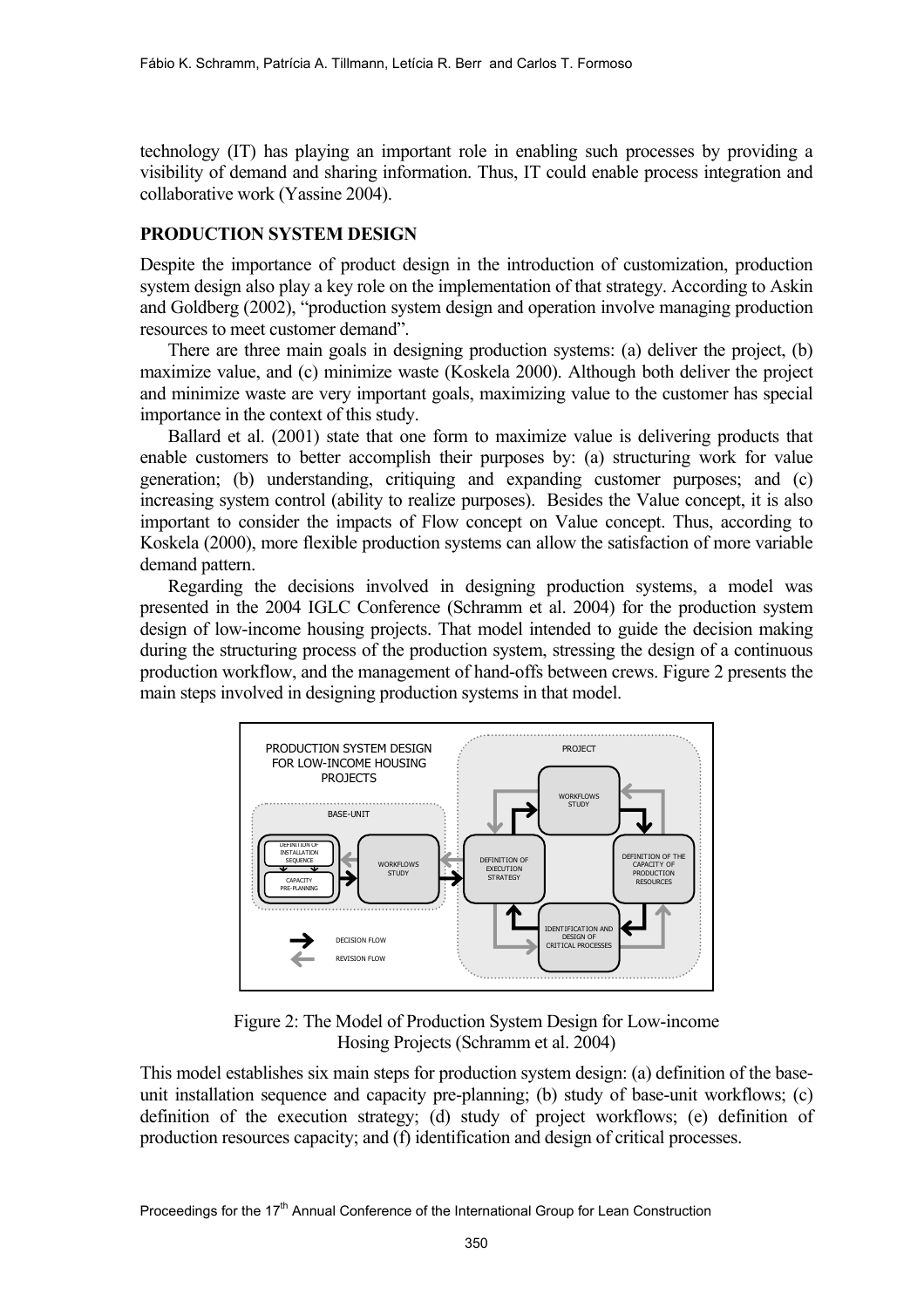In spite of the sequential representation of those steps, the decisions are usually interdependent. For that reason, several iterations are usually necessary (represented by decision and revision flows), as indicated in Figure 02.

Another paper in the 2006 IGLC Conference presented an adaptation of that model to the context of complex industrial and commercial building projects (Schramm et al. 2006). One of the main conclusions of that paper was that in those projects production system design also requires as an input information about client requirements, especially those concerned with the delivery of the project.

Thus, in a customized production system its design should take into consideration how to reach those objectives at the two levels proposed by Slack et al. (1997): at the strategic level, focusing on the broader chain of processes that involve not only on-site production but also suppliers and customers; and at the operational level, devising the layout and the material and information flows to create favorable conditions for a higher performance.

#### **RESEARCH METHOD**

This paper presents a case study that was carried out by two researchers with different but complementary research objectives. One of them was interested in designing the production system of the company while the other was trying to identify opportunities for that company to adopt a customization strategy. The main objective of this paper is to describe and discuss the process of redesigning the production system of a housing building company in order to improve the company's ability to deal with customer diversity.

This case study was carried out in a small construction company located in Canoas, in the Metropolitan Region of Porto Alegre, in the South of Brazil. This company has been involved in the development and construction of house building projects for lower middle class customers, who are entitled to acquire their house through a governmental housing program. Being part of that program, the company should develop the housing schemes, as well as gather and bring in groups of potential customers to the financial institution. By doing that, the company would receive an amount of money necessary to start producing the project. By each group introduced in the process (at least five clients), the amount of money necessary to build their houses was released. The housing project was, therefore, divided into phases that could be built in sequence.

Since dwellings were usually sold after the design stage and before they were built, customers were allowed to adapt the project to some extent in order to better suit their needs. However, the company had recently decided to build some dwellings to stock, in order to avoid losing potential clients that do not want to buy only a dwelling plan. Consequently, customers who bought the house before the production phase were able to customize it, while those who entered in or after dwellings were built received a standard house.

Moreover, the new production process should cope with the customer entering throughout the entire production process. Thus, the customization degree could be increased by allowing product adjustments not only during the production phase (through some predefined design solutions) but also at the point of delivery, allowing the customization of those standard houses that were built to stock. In order to achieve such a process, this study focused on two main issues: the production system design itself and the communication system that was necessary to support that process.

The project investigated consisted of a low-rise terraced housing project which was made up of 112 ninety square-meter two-story houses, grouped into 21 blocks of 4, 8 or 10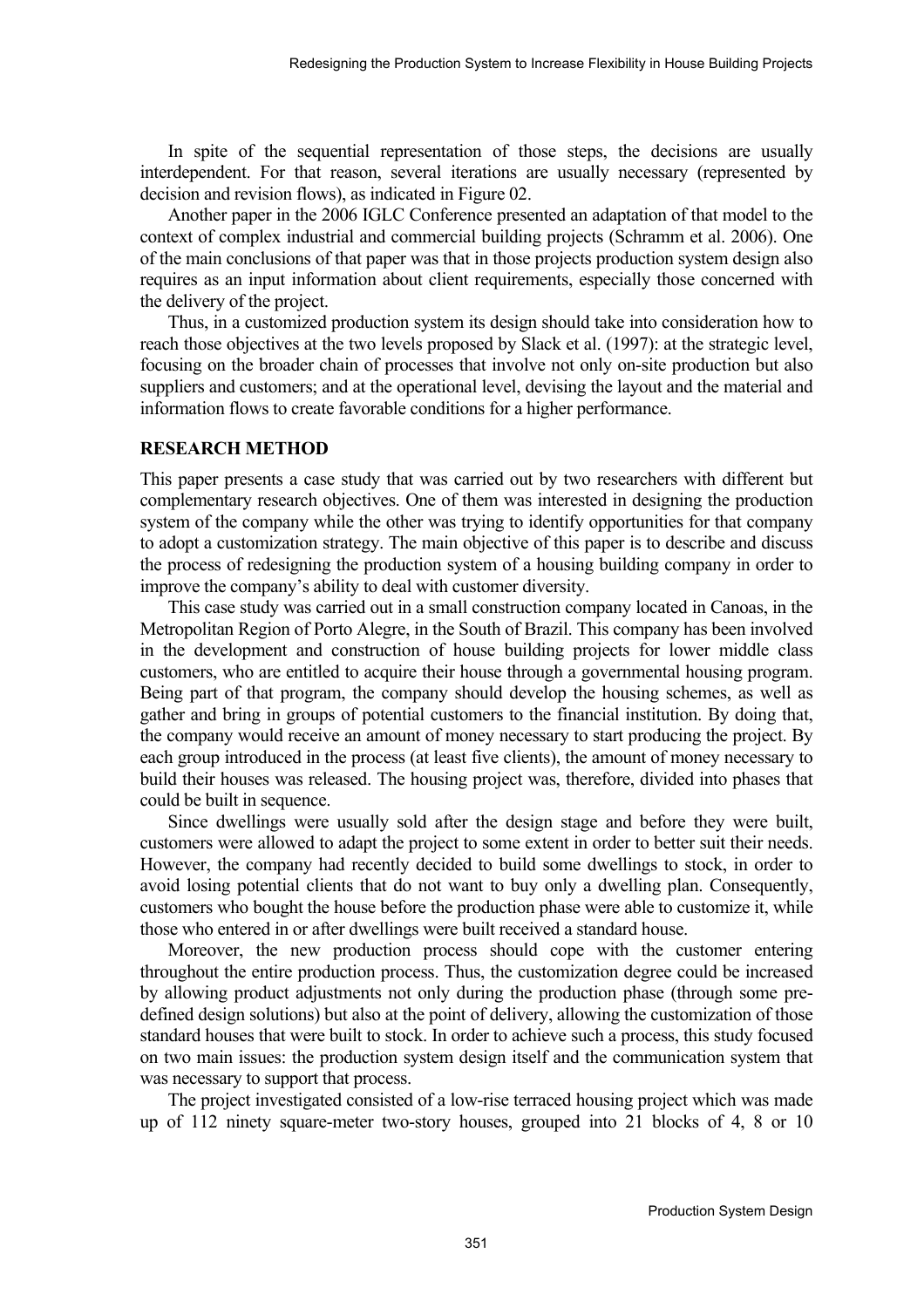dwellings. The main construction techniques used were: load-bearing concrete block walls, pre-cast concrete slabs and ceramic roof tiles.

Ten two-hour weekly meetings were held to devise the PSD (production system design) of the project. Besides the research team, the production engineer and the project designer took part in the meetings and, when needed, key suppliers and subcontractors were also invited to participate.

The study was divided into two stages. Firstly a survey with the owners of previous company projects was carried out in order to assess their satisfaction level and to identify the main changes they had made or would like to make in the future in their dwellings. Based on the survey's outcomes, a list of the most cited design changes was presented to the company's management team that analyzed them and defined those that would be considered in the customization process.

Secondly, the research team started to redesign the project production system in order to make it possible to implement the customization strategy according to the previously mentioned PSD model.

Also, in that case study, discrete-event simulation was used in order to improve the PSD decision (the main findings of that use will be described in another paper in this Conference).

#### **CASE STUDY**

#### **COMPANY'S REQUIREMENTS**

As mentioned earlier, the main strategy of the construction company to implement the customization approach was divided into two parts. Firstly, the company should be able to deal with the entrance of customers specifications throughout the entire production stage when the customer could choose some predetermined house changes.

Thus, if a customer bought a house in the beginning of the construction phase, it would be possible to change a larger number of features than if he did it after the basic house had been finished, when he could just choose between some finishing options. Finally, the customer could buy a standard house and customize it through some additional work.

#### **PRODUCTION SYSTEM DESIGN**

The design of the production system started by defining the sequence of construction stages of the project. In order to make the first type of customization possible it was necessary to establish a series of milestones that defined the last possible moment when the customer could change some of the predefined house's features. Thus, it was very important to establish a sound construction sequence, since changes in that sequence could affect those milestones.

Although the construction sequence was based on previous projects' experience, often that sequence was not followed in practice in those projects. Thus, a set of 10 meetings was held until a standard construction sequence could be established. Besides the researchers and the production engineer, the foreman and main subcontractors took part in the meetings as well.

In addition to the construction sequence, an expected cycle time (expressed by a triangular time distribution) was also defined, as well as the production and transfer batch sizes and the work crew size for each process. After reaching an agreement on the most suitable sequence, those decisions were recorded in a document and sent to the construction site to be posted at the site's office.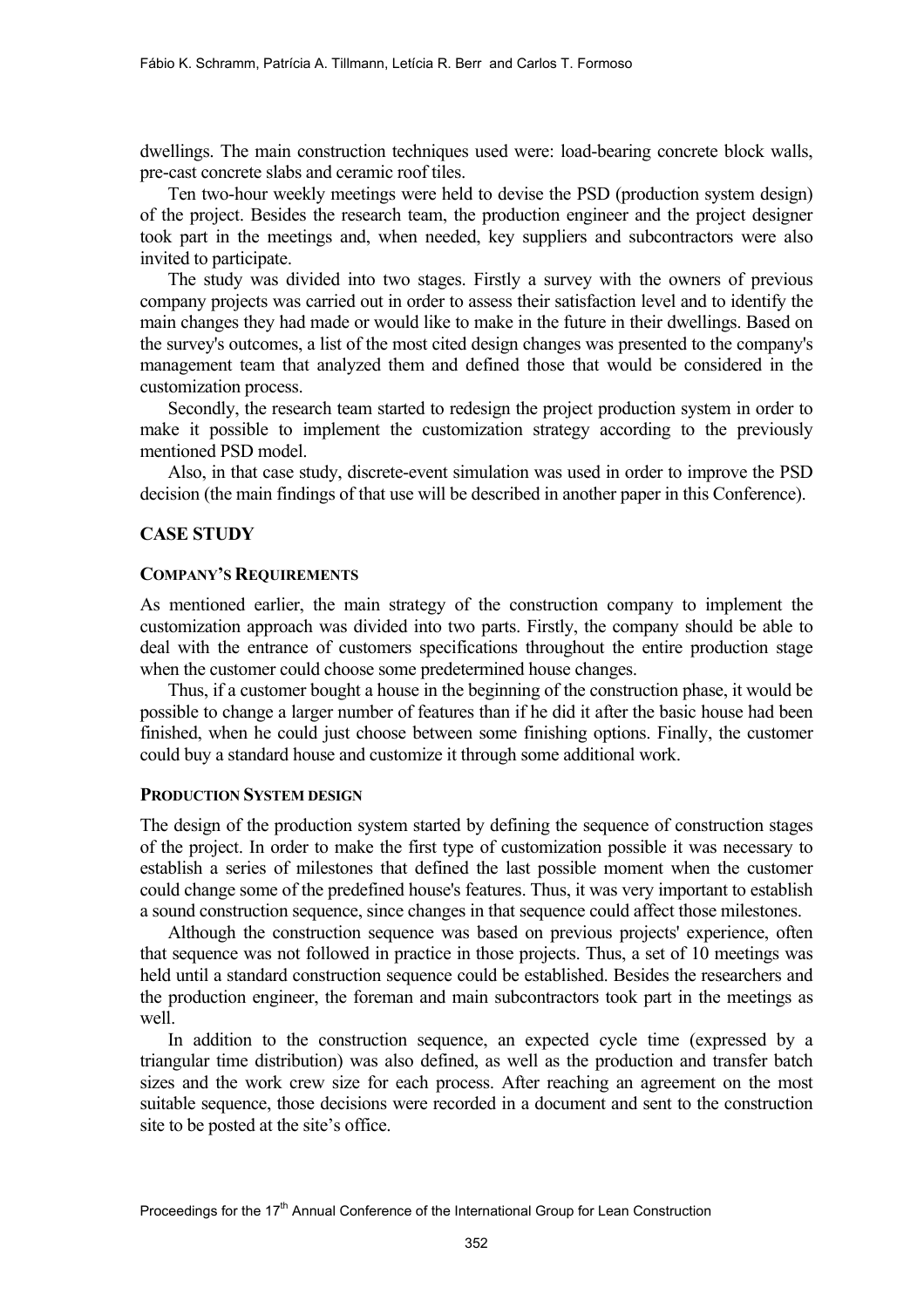Based on the changes that would be allowed to the customers, some customization points were marked on the construction sequence. Those points represented the last possible moment for customers to request a specific set of changes. As previously mentioned, the earlier the customer bought the house the larger the possibilities of specifications changes. At the end, a set of five customization points was defined.

Figure 3 presents part of the construction sequence with one of the five customization points.



Figure 3: Changes Allowed During the Construction Phase

Besides those points, a set of customization alternatives were defined to be put in practice if the customers bought the house after the standard house was finished. Thus, at that time the customer could change some finishing specifications.

Following the PSD sequence, the next steps were to study the workflows in the base unit and to define the project's execution strategy. The first was based on the construction sequence and on the processes' cycle times and batch sizes. The line of balance was used to make that clearer. The second was the sequence in which the dwellings should be produced.

Based on those previous decisions a simulation model was carried out. One of the main outcomes of that model was a line of balance, which was used to understand and discuss the intended execution strategy and main workflows. Figure 4 presents the line of balance devised from the simulation model<sup>5</sup>.

 5 One of the advantages of using a simulation model in the PSD process is the possibility of considering the effects of variability on the production system.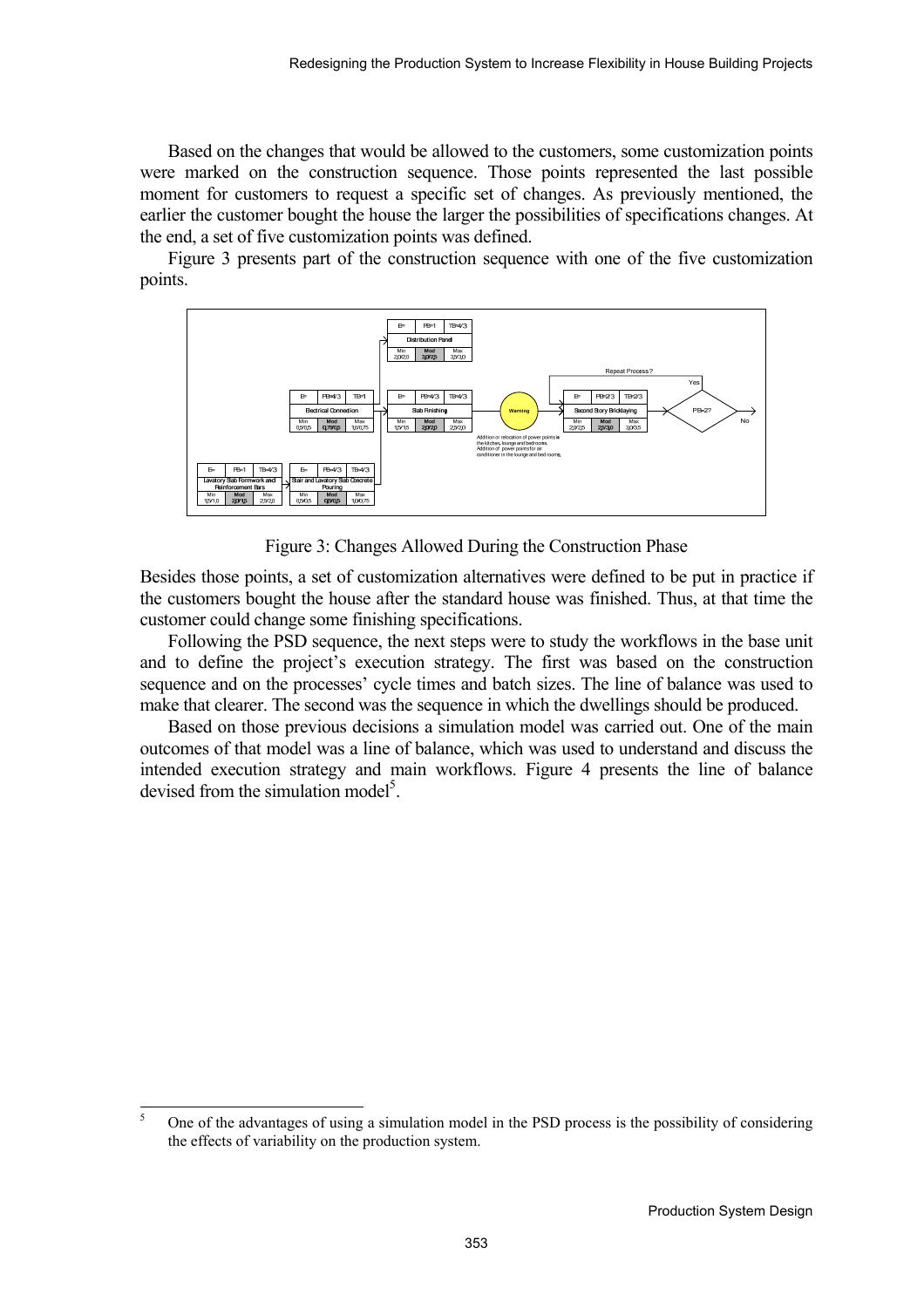

Figure 4: Line of Balance Used to Study the Project's Workflows

That line of balance was used to predict the customization points' deadlines considering not only the workflows study but also the chosen execution strategy. Thus, a spreadsheet with the deadlines of the five customization points of each dwelling was devised and used by the selling department during the buying process to inform the customers about the available  $\arctan$  customization options<sup>6</sup>.

At the point of sale, the information about the customization points' deadlines was used to help customers making their choices, regarding flexibility and time of delivery. A brochure was developed (figure 5), containing information on how the production process works, the customization options in each stage and the deadlines for requesting customization in each stage. Such transparency with customers was needed to avoid expectations regarding product flexibility and time of delivery to be frustrated.



Figure 5: Brochure with Information About the Customization Process for Customers

l

<sup>6</sup> During the production phase that spreadsheet should be updated to reflect real time situation.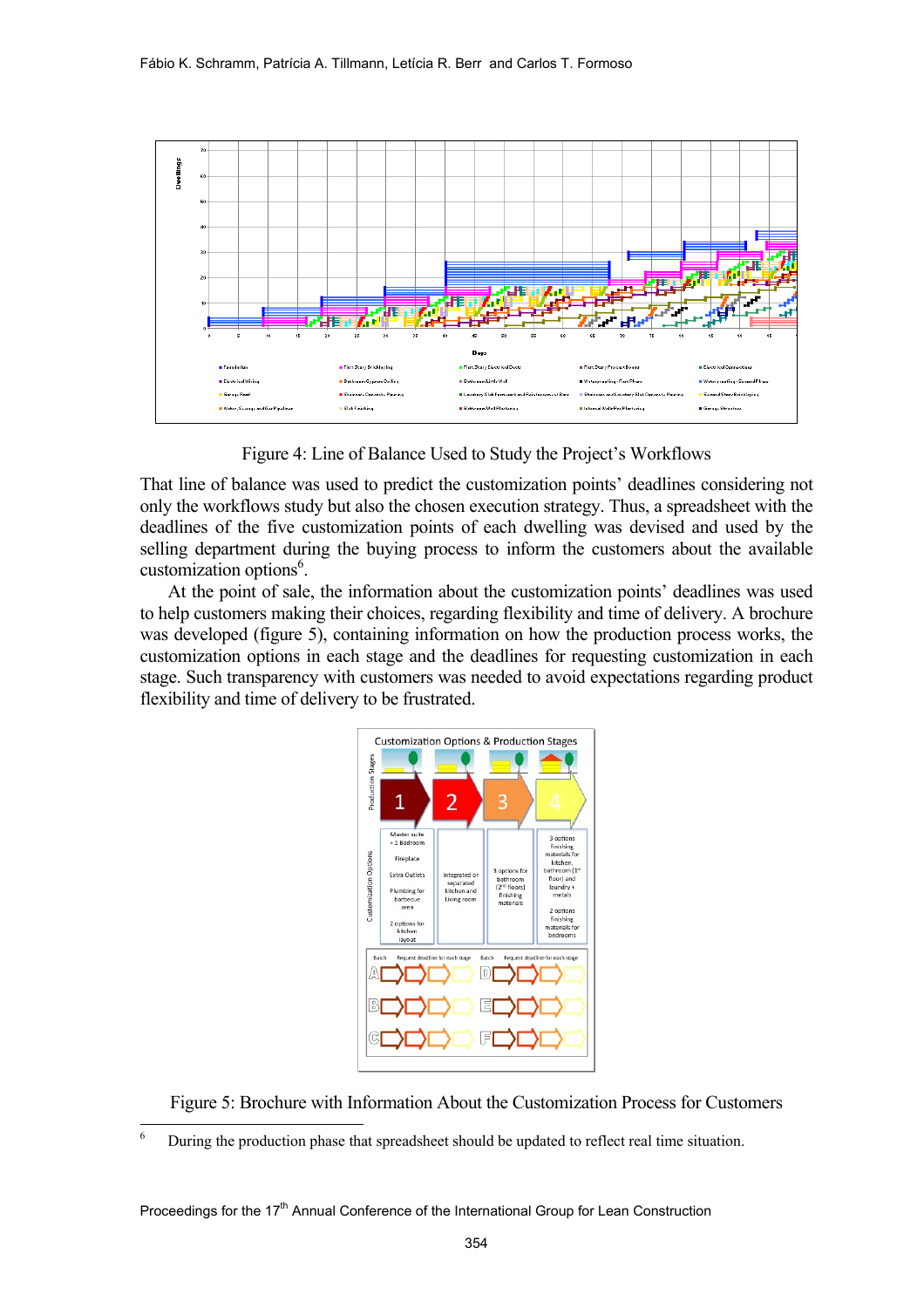## **DISCUSSION**

After devising a customization strategy, several improvements were necessary in the production system Figure 6 summarizes the main changes that were introduced and compares them with the existing production system, that has been adopted by the company in previous projects, as well as the production management principles that were underneath those practices.

| <b>Previous Production System</b>                                                                                                                 | <b>Production System for Customization</b>                                                                                                                       | <b>Lean Principles Involved</b>                                         |
|---------------------------------------------------------------------------------------------------------------------------------------------------|------------------------------------------------------------------------------------------------------------------------------------------------------------------|-------------------------------------------------------------------------|
| All possible product changes should be made just<br>after the construction phase finished                                                         | Some changes could be made during the<br>construction phase while others could be made<br>afterward                                                              | Process flexibility                                                     |
| Larger order batches of a type of material (e.g.<br>ceramic tiles), batches sizes established by the<br>suppliers                                 | Smaller order batches, larger option of types,<br>partnerships with more flexible and agile dealers                                                              | Reduction of batch size                                                 |
| All work crews were allocated to standardized<br>operations and reallocated to the customization<br>process without any previous criterion        | Some work crews were allocated to the<br>customization process according to the<br>construction sequence                                                         | Predictability and<br>Transparency                                      |
| All processes were performed independently of the<br>changes that could be made after the sale (rework<br>if any change was chosen)               | Some production processes were postponed to after<br>the sale waiting for the customer requirements (no<br>rework)                                               | Non-value adding activities<br>reduction, output flexibility            |
| Modifications varied and depended on each<br>customer's request                                                                                   | Modifications were predefined and each customer<br>could just opt between them                                                                                   | Reducing variability                                                    |
| As the dwellings were produced in large<br>production batches the amount of information on<br>clients specification was larger and hard to manage | Smaller production batches make information<br>managing easier and the customization process<br>more effective                                                   | Batch size reduction                                                    |
| Product and production system design were<br>independent activities                                                                               | Designer and production engineer took part in the<br>meetings and both design and production changes<br>were discussed and implemented to allow that<br>approach | Increasing output value by<br>integrating product and<br>process design |

Figure 6: Comparison between the Production System Design before and After Adopting Customization Approach

Most improvements introduced were strongly related to principles that are often associated to Lean Production, such as flexibility, transparency, and batch size reduction. Therefore, the task of PSD has contributed to support the generation of high value added products at relatively low cost and within a short time frame through the reorganization of the production system.

The construction process was made more predictable since all customization options are previously known, making it easier to manage the product development process. Part of that predictability was due to the adoption of a standard construction sequence for the project. That decision played a key role in the implementation of the customization strategy. Based on the standardized construction sequence, the production manager knows in advance the amount of production resources required to perform each activity; suppliers were aware of all activities that should be performed along the construction phase and the moment when they are needed; and the foremen, subcontractors and workers could easily understand all steps of the process and their interdependency.

The PSD outcomes enabled the design of control tools focused on the customization process, which represented a unified and useful database to different actors in a collaborative environment, enabling the control of:

- The last responsible moment to accept client's requests for changes;
- The time to buy the materials used in the customization process;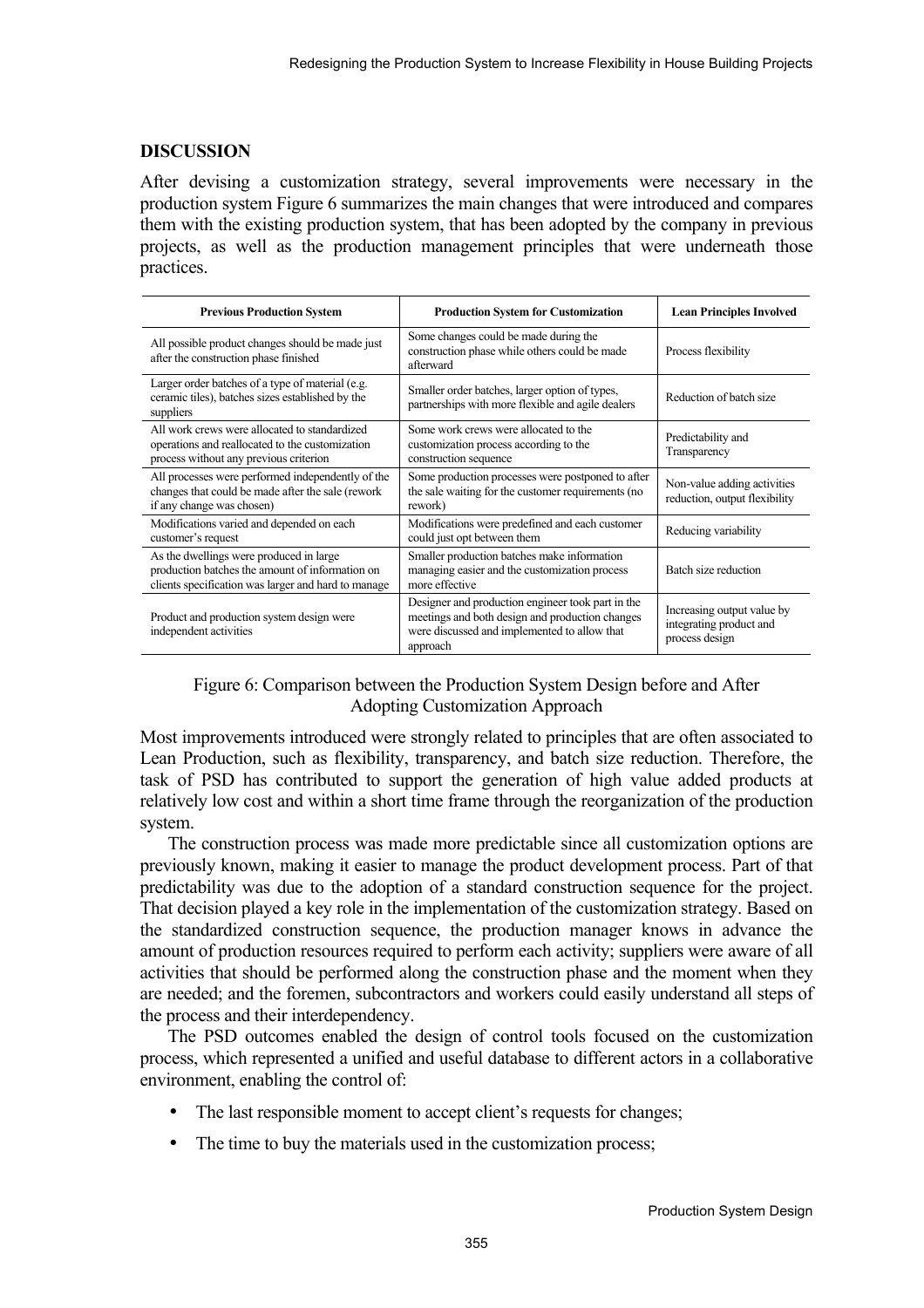- The amount of needed production resources for each activity during the whole project; and
- The effects of the changes on the production system performance.

## **CONCLUSIONS**

In this paper, the role of production system design in supporting the adoption of a customization strategy was discussed. A case study was carried out and some were applied during the production system design phase in order to support that adoption.

Some advantages and difficulties to do that were also presented. One of the main advantages is related to the improvement of process transparency, since all of the involved actors could be aware of the construction stage and the possible customization degree at any time. One of the main difficulties to adopt a customization system is the lack of standardization of processes in construction industry. Thus, achieving standardization is one of the first steps to enable customization.

That was the first experience of the company with a customized project. Based on that experience the company intends to reapply it to future projects. One of the main benefits that have been perceived by the company's production team is related to the predictability of the changes, since they are restricted to a limited scope. That predictability allows planning the allocation of independent resources for the customization processes, reducing the negative impacts on regular workflows. From the customer's point of view the main benefits are also related to the predictability of possible changes, its costs and deadlines.

## **ACKNOWLEDGEMENTS**

The authors would like to thank CAPES (PQI Programme), FAPERGS (PROADE3 Programme) and CNPq (PROSUL Programme) for the research grants and scholarships that supported the development of this research study, and also the construction company that was partner in this study.

# **REFERENCES**

- Askin, R. G. and Goldberg, J. B. (2002). *Design and Analysis of Lean Production Systems.*  John Wiley.
- Ballard, G., Koskela, L., Howell, G., and Zabelle, T. (2001). "Production System Design in Construction". *Proceedings of the 9th annual conference of the International Group for Lean Construction*, Singapore.
- Barlow, J. (1999). "From Craft Production to Mass Customization: Innovation Requirements for the UK House building Industry." *Housing Studies*, Bristol, 14, (1), 23-42.
- Brandão, D. Q. (1997). "Flexibilidade, variabilidade e participação do cliente em projetos residenciais multifamiliares: conceitos e formas de aplicação em incorporações". Msc. Diss., Civil Engrg., Federal Univ. of Santa Catarina, Florianópolis, SC 235 pp.
- Child, P., Diederichs, R. and Sanders, F. (1991). "The management of complexity." *Sloan Management Review*, Fall, 73-80.
- Christopher, M. (2000). "The Agile Supply Chain: Competing in Volatile Markets." *Industrial Marketing Management*, 20, 37-44.
- Da Silveira, G., Borenstein, D. and Fogliatto, F. S. (2001). "Mass customization: Literature Review and Research Directions". *International Journal of Production Economics*, 72, (1), 1-13.

Proceedings for the 17<sup>th</sup> Annual Conference of the International Group for Lean Construction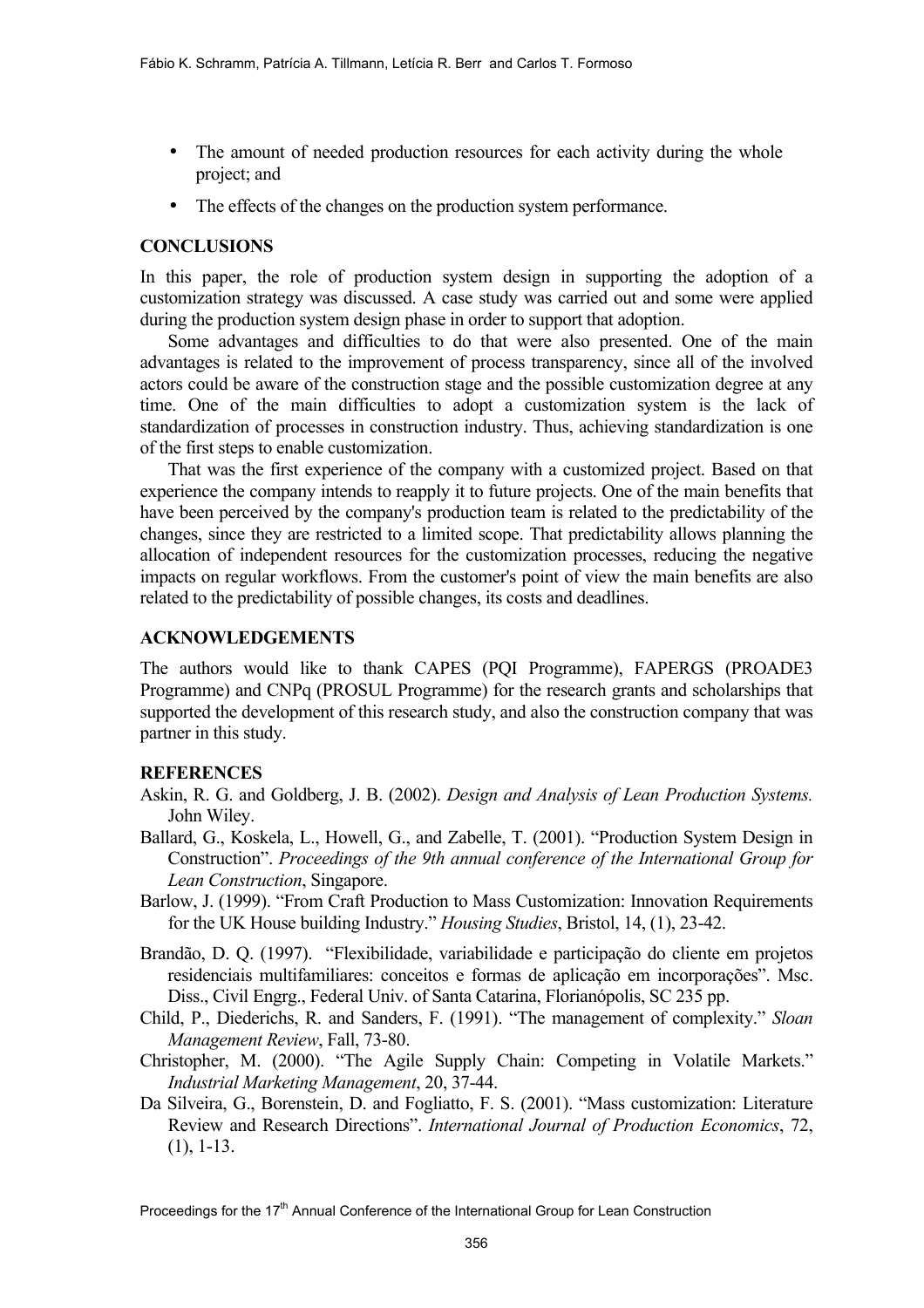Davis, S. (1987). *Future Perfect*. Addison-Wesley, Reading, 243 p.

- Duray, R., Ward, P.T., Milligan, G.W., and Berry, W.L. (2000). "Approaches to Mass Customization: Configurations and Empirical Validation." *Journal of Operations Management***,** 18, (6), 605-625.
- Gaither, N. and Frazier, G. (2001). *Production and Operations Management*. Pioneira Thomson Learning. São Paulo.
- Koskela L. (2000). *An exploration towards a production theory and its application to construction.* Espoo 2000. Technical Research Center of Finland, VTT Publications 408. 296p.
- Lampel J. and Mintzberg, H. (1996). "Customizing customization." *Sloan Management Review*. 38, (1), 21-30.
- Leite, Fernanda L. (2005). "Contribuições para o Gerenciamento de Requisitos do Cliente em Empreendimentos do Programa de Arrendamento Residencial". M.Sc. Dissertation, Civil Engrg., Federal Univ. of Rio Grande do Sul, Porto Alegre, RS. 172 pp.
- Naim, M. and Barlow, J. (2003). "An innovative supply chain strategy for customized housing." *Construction Management and Economics,* 21, 557–564.
- Piller, F. "What is Mass Customization? A focused view on the term". (2003). *Mass Customization News (Newsletter)*, Munique, DE, 6, (1), 16 p. (available at: http://www.mass-customization.de/news/news03\_01.pdf).
- Pine II, B. Joseph. (1994)*. Personalizando Produtos e Serviços*: customização maciça. Makron Books do Brasil, São Paulo, 334 p.
- Roy, R., Brown, J. and Gaze, C. (2003). "Re-engineering the construction process in the speculative house-building sector." *Construction Management and Economics,* Reading, 21, (2), 137–146.
- Schramm, F. K., Costa, D. B., and Formoso, C. T. (2004). "The Design of Production System in Low-Income Housing Projects". *Proceedings of the 12th annual conference of the International Group for Lean Construction*, Helsingør.
- Schramm, F. K., Rodrigues, A. A., and Formoso, C. T. (2006) "The Role of Production System Design in the Management of Complex Projects". *Proceedings of the 14th Annual Conference of the International Group for Lean Construction*, Santiago de Chile.
- Sharman, G. (1984). "The Rediscovery of Logistics". *Harvard Business Review*. September/October.
- Slack, N. Chambers, S., Harland, C., Harrison, A. and Johnston, R. (1997). *Operations Management*. Atlas. São Paulo.
- Stalk, G. and Hout, T. (1990). *Competing Against Time*: How Time-based Competition is Reshaping Global Markets (Free Press)
- Szwarcfiter C. and Dalcol, P. R. T. (1997). "Economias de Escala e de Escopo: Desmistificando alguns Aspectos da Transição". *Revista Produção*, Belo Horizonte, 7, (2), 117-129.
- Upton, David M. (1995). "What Really Makes Factories Flexible?" *Harvard Business Review*. 73, (4), 74-84.
- Yassine, A., Kim, K., Roemer, T. and Holweg, M. (2004). "Investigating the Role of Information Technology in Customized Product Design", *International Journal of Production Planning and Control*, 14, (4), 422-434.